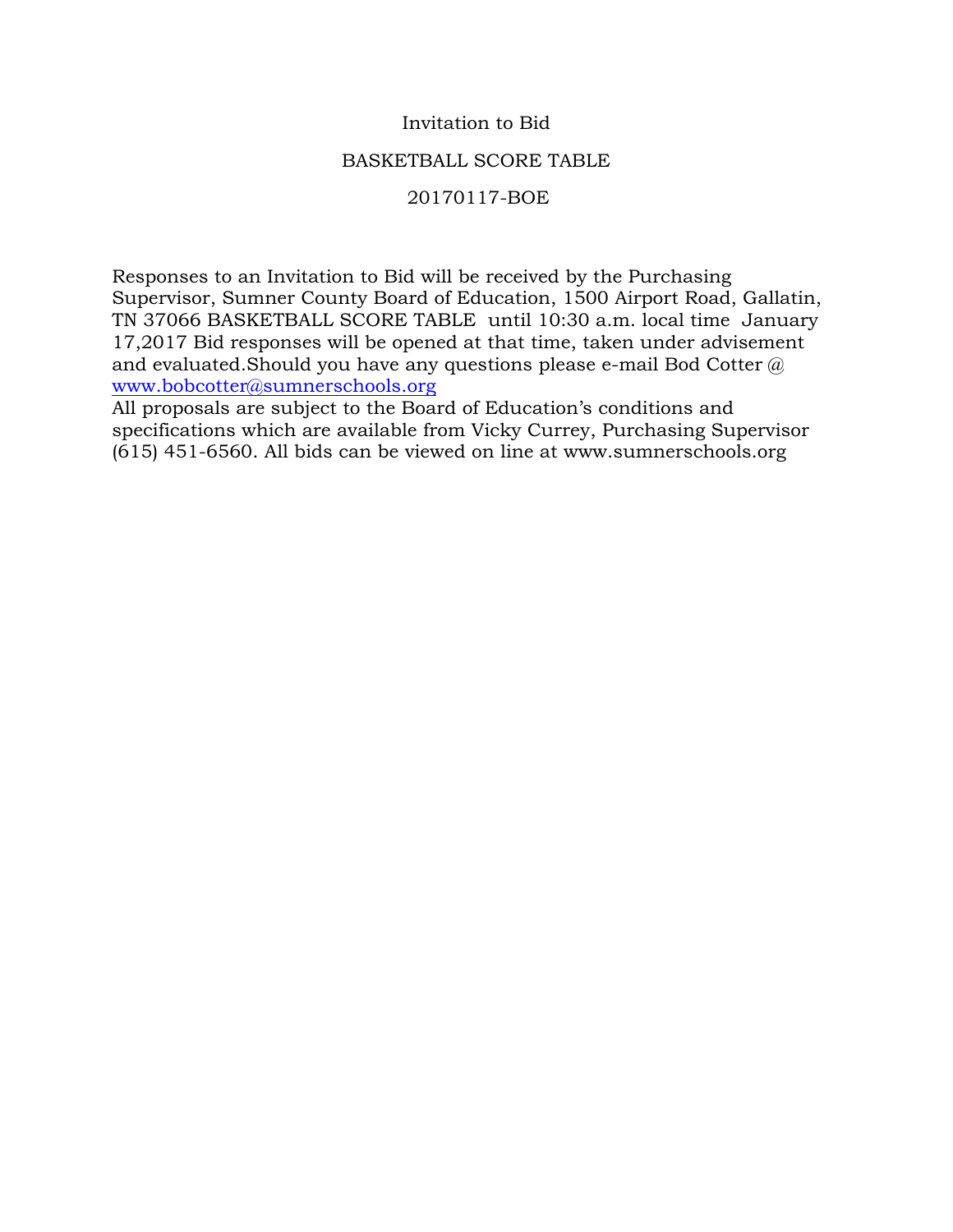#### **NOTICE TO RESPONDENTS**

Responses to an Invitation to Bid will be received by the Purchasing Supervisor in the SUPPORT SERVICE FACILITY CONFERENCE ROOM, Sumner County Board of Education, 1500 Airport Road Gallatin, TN 37066. They will be received until **10:30 A.M. Local Time Tuesday JANUARY 17, 2017** for **20170117- BOE BASKETBALL SCORE TABLE** at which time the responses will be opened, taken under advisement and evaluated. *BIDS WILL BE POSTED ON www.sumnerschools.org*

#### **GENERAL REQUIREMENTS AND CONDITIONS**

-------------------------------------------------------------------------------------------------------------------------------

- 1. The Sumner County Board of Education reserves the right to accept or reject any and/or all responses in whole or in part, and to waive informalities therein.
- 2. Any responses received after the scheduled closing time for the receipt for responses will not be considered.
- 3. If a mistake is discovered after the responses are received, only the Sumner County Board of Education may allow the respondent to withdraw the entire response.
- 4. Partial payments will not be approved unless justification for such payment can be shown. Terms will be net 30 days.
- 5. SCORE TABLE are inspected and approved as meeting all specifications by persons appointed by the Sumner County Board of Education.
- 6. Responses submitted must be in a sealed envelope and marked on the outside as follows: **RESPONSE: BASKETBALL SCORE TABLE 20170117-BOE DEADLINE: JANUARY 17 2017 10:30 A.M.**
- 7. Facsimile responses will not be considered.
- 8. If a successful bidder violates any terms of their bid, the contract, school board policy or any law they may be disqualified from bidding for a period of two years for minor violations or longer for major violations. Bids from disqualified bidders will not be accepted during the period of disqualification.
- 9. Prices quoted on the response (if any) are to be considered firm and binding until the said BASKETBALL SCORE TABLE are in the possession of the Sumner County Board of Education.
- 10. No purchase or contract is authorized or valid until the issuance of a Board Purchase Order in accordance with Board Policy. No Board Employee is authorized to purchase equipment, supplies or services prior to the issuance of such a Purchase Order.
- 11. Any deviation from these stated terms, specifications and conditions must be coordinated with and approved in writing by the Purchasing Supervisor, Vicky Currey (615) 451-6560.
- 12. All bids that exceed \$25,000 must have the Company Name, License Number, Expiration Date thereof and License Classification of Contractor listed on outside of sealed envelope. As required by State of Tennessee Code Annotated 62-6-119.
- 13. The awarded bidder will be required to post a performance and payment bond in the amount of 25% of the contract price if it exceeds \$100,000 as stated by State of Tennessee Code Annotated 12-4-201.
- 14. If the project cost in excess of \$25,000 a performance bond must be secured by the requesting party in an amount equal to the market improvement value.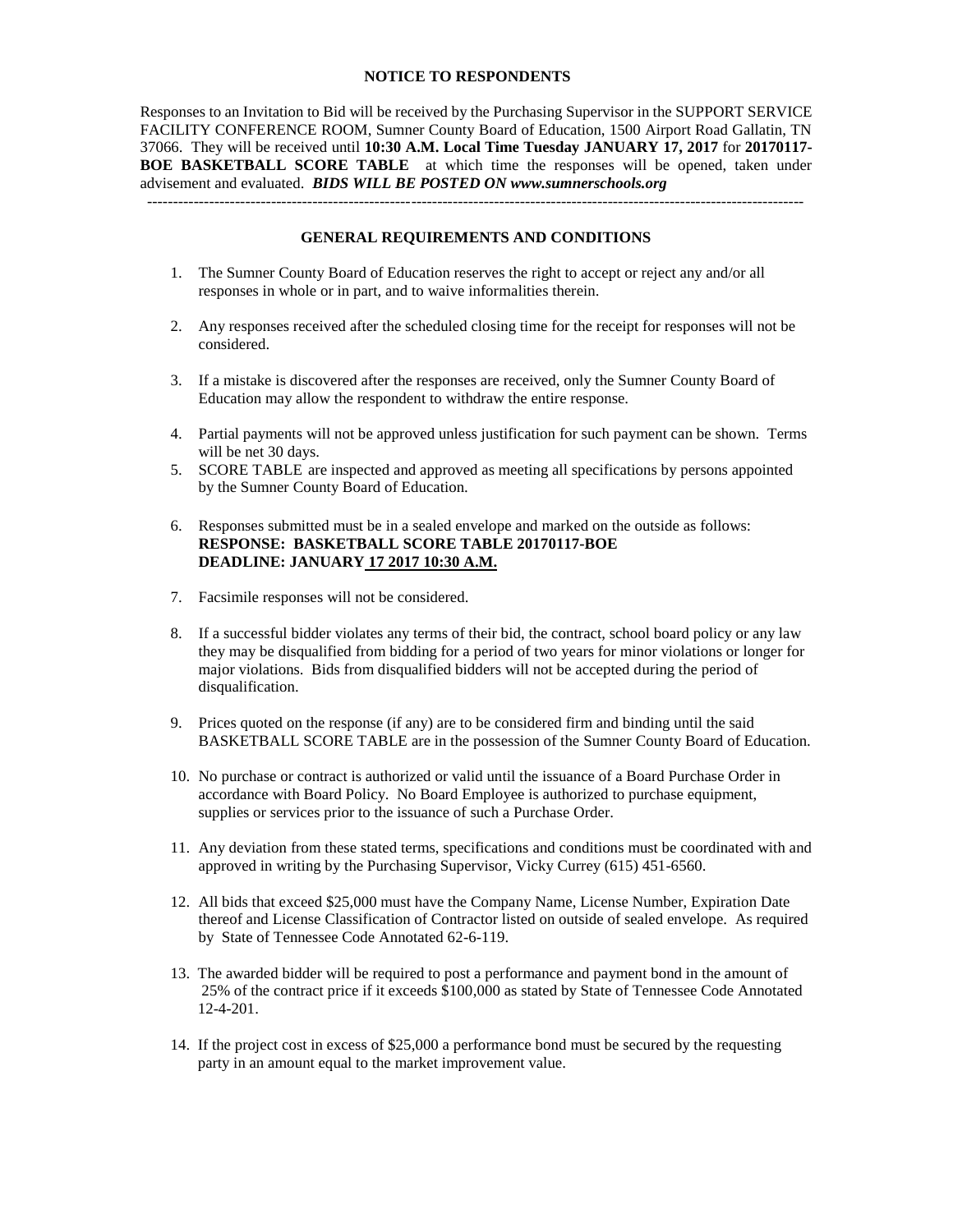### Basketball Scorer's Table HHS

- 12 foot LED Full Color basketball scorer's table with 5mm pitch.
- Any and all computer operating systems, software and graphics/animation packages associated with said scorer's table.
- Start-up training (via remote or in person) and a price for additional training if need.
- Troubleshooting and technical support. Shipping.
- Price must include Freight cost to ship scoring table products
- Minimum of \_\_\_\_\_\_\_\_\_\_\_\_\_\_\_\_\_\_\_weeks to projected ship

For Questions Contact Bob Cotter

[Bob.cotter@sumnerschools.org](mailto:Bob.cotter@sumnerschools.org)